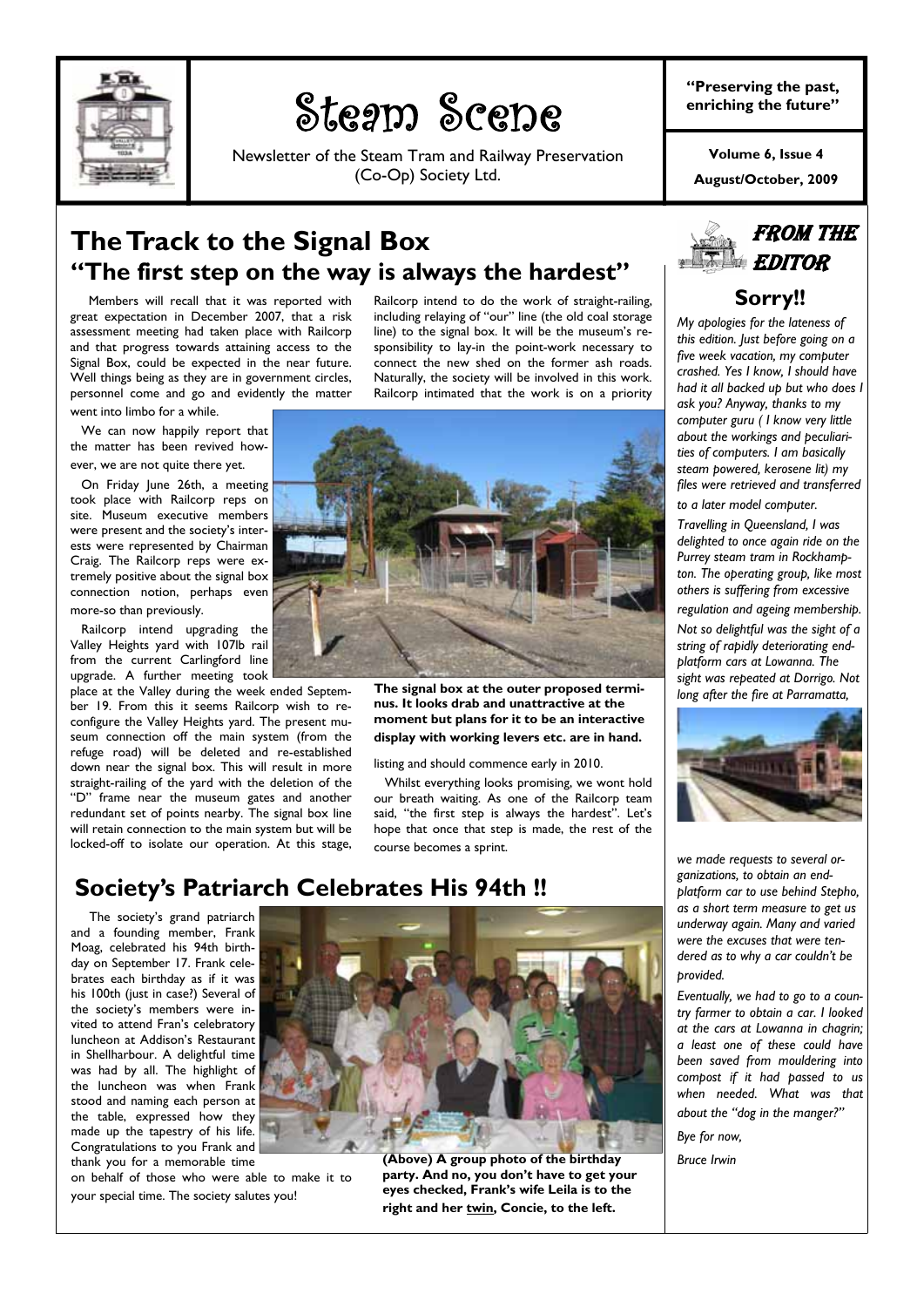### **"Bob, the Railway Dog" to be Memorialized**

*In December 2006, an article appeared in SS about "Bob the Railway Dog". In brief, "Bob" as the dog was known, appeared on the South Australian Railways in the late 1800's. He was addicted to railway travel, mostly traveling on top of the coal tender. He was known throughout S.A. and was reportedly seen as far away as Queensland, Melbourne and the Hawkesbury Bridge NSW! I was recently contacted by Heather Parker of the Peterborough History Group who had read the SS article and thought we might be interested in some further information and a proposal to memorialize Bob.* 

I wont recount the article in Steam Scene however

the introduction serves as a reminder of the famous canine with a penchant for train travel. Bob traveled widely, mostly in South Australia but with occasional excursions further afield. He was friends with everyone but after his original "owner" ,William Seth Ferry, went to WA, he declined occasional attempts to be captive to anyone.

 Bob's agility to scale engines was legendary. Heather Parker tells us that a Dean Barnes remembers hearing about Bob from his great-uncle, Don Pearce. Don was an engine driver and lived down the east-end of Bourke Street Peterborough. He spoke about Bob's agility in jumping from one train to another– there were at this time four lines running through Peterborough to choose from. As well as his longer journeys, he enjoyed day trips such as going out to get a load of stock and back again. In winter he would sit in front of the

firebox to keep warm. Dean's uncle called (with affection) that little "hairbag". I have read that he was quite scruffy with hair matted with oil and a fair share of fleas!

#### **A popular great traveller**

 The memoirs of Stephen William Quintrell tell us that Bob was a great charmer. Bob traveled widely to Melbourne, Sydney and Brisbane. At the completion of every trip, he always followed the engineman home and was treated as an important visitor. When back in Adelaide, he always went for a feed at the Eagle Hotel. Here, the girls always gave him the best. Every traveler knew Bob and the children adored him. "I have had him follow me home from Kingston. He was a most deserving dog. Some peevish drivers would put him off. He knew them and never got on their engine again."

#### **Some escapades**

 The late Bob Brownett told the following story about Bob. The incident happened about 1890 when Bob Brownett went to Parachilna with a big mob of sheep to truck to Adelaide.

 "While we were waiting for the sheep trucks, the Adelaide train, driven by Alec Stewart arrived with the famous dog on board. It stopped for the crew's customary lunch break. The publican (Billy Darmody) jocularly told Alec that he would keep Bob there. Argument ended with a wager of 10/- that it was impossible to keep the dog from the train. All Alec had to do to win the wager was to get on the train and sound the whistle. Billy had only one alternative, either lose the wager or witness the destruction of his liquid assets in the bar! He opened the door and lost the wager!

 A John Evans furnished the following story. "At least on one occasion in his life, Bob the railway dog went to sea. He was apparently attracted by the sound of a

ship's whistle in Port Augusta one day and duly went onboard. Fortunately the ship's next port of call was at Port Pirie some 50 miles down Spencer Gulf. Bob was thus able to disembark, find himself once again in South Australian Railways "territory" and back in familiar surroundings and so resumed his travels around northern South Australia.

#### **Bob Stolen**

 For a time, Bob went missing. He was stolen by a sheep farmer. Unfortunately for him, he had Bob herding sheep near a railway line. Bob heard the whistle of a train and ran to the engine where the crew recognized him and claimed him. The farmer was told that Bob was the property of the SAR and that he would be prosecuted for theft if he did not give him up. (From the time William Ferrie rescued him in Terowie, the railway men had always kept his licence current.) After this incident, one of Bob's friends, a commercial traveler, had a special collar made with the legendary inscription on it to *"stop me not but let me jog for I am Bob the drivers' dog".* 

#### **What kind of dog was he?**

There was obviously something special about this little dog. We have a good idea of what he looked like from two photographs. Thick scruffy curly hair, a friendly grin, bright beady eyes and a high pitched yap! Apart from anecdotal information and newspaper items, there are two oil paintings in existence. From here research, Heather Parker believes him to have been a German Collie X Smithfield.

 As described in the Steam Scene referred to, Bob passed away suddenly in 1895 after paying a visit to a favourite butcher's shop. He possibly had a stroke or heart attack. In all, he holds a special place in Australian "dog and railway lore". He represents the adventurous spirit of those early days of rail and the people who pioneered this country. There is a widely held belief that Bob is the equal of the famous "dog on the tucker box" at Gundagai NSW and "Red Dog" of Western Australia. With this in mind, Heather Parke has been instrumental in commissioning acclaimed South Australian sculptor, Silvio Apponyi, to create a statue of Bob based on existing photos and stories. (An example of Silvio's work is the wedge tailed eagle at Keswick station, SA). The work is expected to be completed by the end of the year. Heather has been fundraising for fourteen months and has raised over \$8,000. A further \$4,000 is needed. Heather has been heartened by the generous response of people to the project.

 If you are a dog lover and would like to contribute to this special project send your donation to the "Peterborough History Group SA Inc. 113 Railway Tce. Peterborough SA 5422. Further information may be gained from heather-parker @bigpond.com

#### **ooo0ooo**

(Continued on page 3)



**(Above) Bob the Railway Dog. (***Photo original (1892) with State Library of SA B45576.* 

*"Some peevish drivers would put him off. He knew them and never got on their engine again."*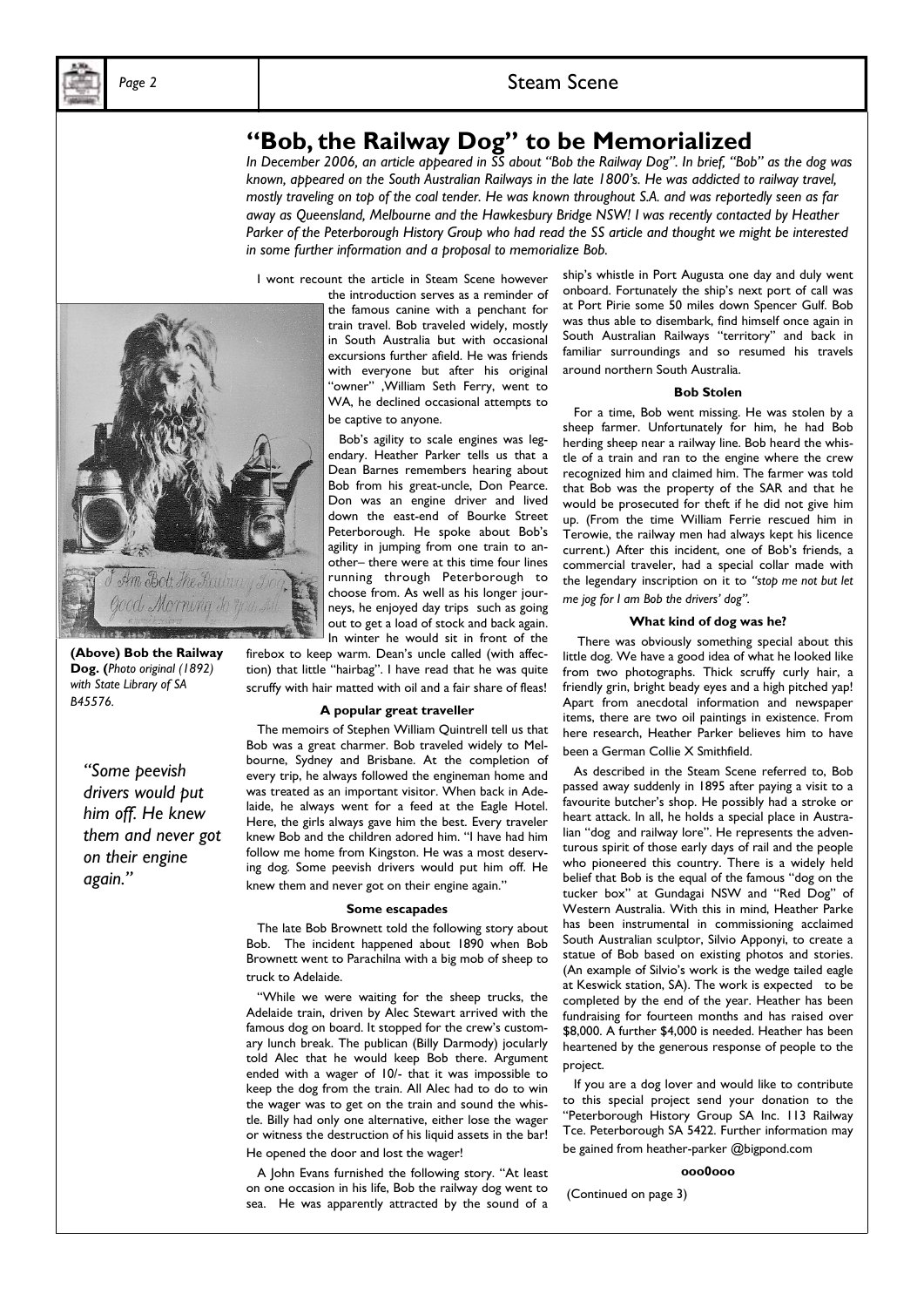### Volume 6, Issue 4 *Page 3*

Slowly but surely, I think our society is becoming more bland and less characterful. We are the poorer for the passing of the characters, larrikins and incidents, (the likes of Bob's adventures) of yesteryear. Our society is being subsumed in regulation and control as we are gradually pruned and melded into a subserviently bland consumer-driven society. No amount of "multi-culturalism" can make up for the passing of the characterful society that was the Australia of old. (The editor)

### **Rail Motor Trip to Newcastle in Doubt**

Trip organizer David Lewis, advises that the proposed trip in November, is liable to be cancelled due to lack of response. To date only 33 pre-bookings have been registered. To make the trip viable, David needs 60 people to make up a load.

the train crashing into oblivion.

*(Continued from page 2)* The story of Bob recalls to mind the many stories about pet birds and animals that inhabited steam trams, in the late 1800's. Many of these stories have been related in SS previously. One could imagine the angst of the nanny-state fun-regulators nowadays, if some dog or other pet regularly made itself at home in a loco cab. No doubt they would have the dog potentially causing havoc with controls, sending

> If this trip has slipped your mind or indeed if you have changed your mind, give David a ring urgently. Unless sufficient numbers are indicated within the next week or so, the trip will have to be cancelled.

> > ρό γου

Ω

### **Testing Times A'Commeth and Helping the Museum to Impress Two reminders from Operations Manager, Peter Stock.**

#### **Testing Times**

 A reminder for our Rail Safety Workers that the annual health assessments will be scheduled early in 2010. Remember that the assessments must be completed by the last day of February 2010. Al those who are required to present for their assessment, will be notified, to allow time to arrange for their appointment to be made at a convenient time with our health professional.

#### **Please Help the Museum to Impress**

The open days at Valley Heights are an opportunity to impress our valued visitors with clean and presentable facilities. First impressions made upon visitors always remain with them and they are likely to come again or at least tell their friends as a result of their experience. A bad impression is however likely to remain forever and that too will be conveyed to friends.

Unfortunately, the wash basins used for workers and

### **Positions Vacant**

#### **SHOP ASSISTANT**

With the transfer of our food sales into the shop area and the expansion of the menu, the Museum Retail Manager, Steve Corrigan, has put out a plea for more shop assistants. Although overall visitor numbers might be down, food and beverage sales have grown with the result that counter staff can have very busy periods. Steve would like to see more people volunteer for the counter roster to enable better customer service and a more relaxed time for staff. Society member Robin Stock regularly serves on the counter and is a dab hand on the coffee machine. We would however like to see more volunteers from the society participate, especially as we are the main beneficiaries of the food sales.

 If you could lend a hand every couple of months or so, please get in touch with Peter Stock and he will refer you on to Steve. If you wish, Steve can have you trained-up on site to operate the espresso machine with basic food handling techniques. It's not difficult work and the environment is pleasant. Apart from those for visitors, are one and the same at present. The basins are an essential need for visitors, particularly those with young children. For them to find themselves confronted with a dirty wash basin, is a definite turn-off delivering a poor impression of the museum, no matter what else they see or experience. Of late, from those who attend on Saturdays, a tendency has arisen to leave the wash– basins in the mens' toilet,

PAKEP.

this, your help will contribute invaluably to the income of the society, in this most important area of our activities.

SO, HOW DID

ВАСК₹

٨W

TESTS COME

#### **TRAIN GUARD/CONDUCTOR**

We have not had any response to our previous appeal for members to volunteer for the position of train guard/conductor. If you like working with people and are able to commit to working with work-safe protocols, we can promise you a most satisfying time on the tram. A "Category 2" medical check is required but

if you are in reasonable health, this is not likely to be a problem. Training is available. If you are tempted to give it a go, give Secretary, Peter Stock a call for further information.





THE ADVENTURES OF OLD DAD STOCK AND THE TROUBADOR

ODS: And do you get fatigued working the footboard lad?<br>Troubdor: Oh! that I do, then someone like that gets in and I buck right up!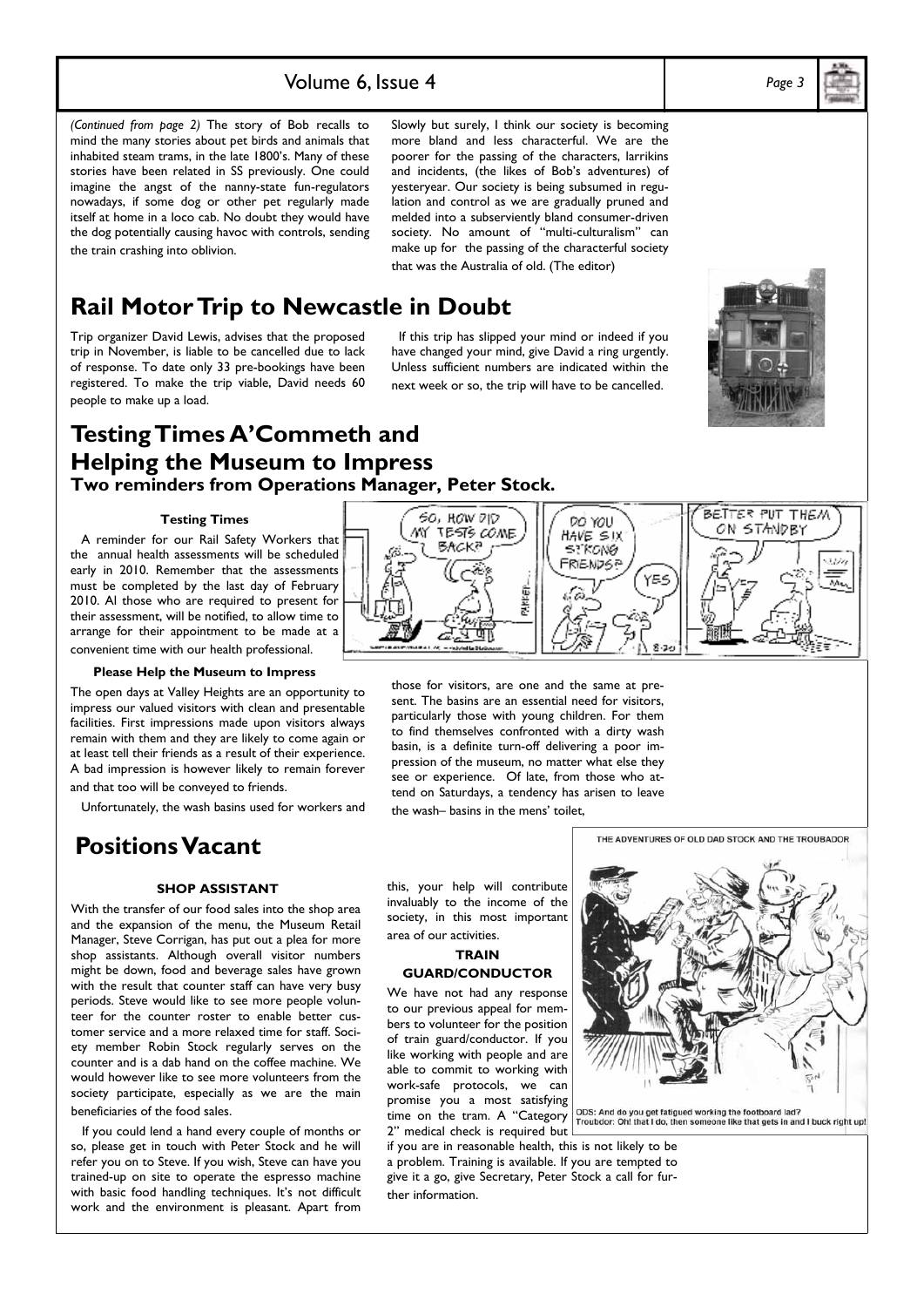

## Page 4 **by Steam Scene**

### **It Could Only Happen on the Railways !**

*This is the first, in what will be a mini-series on strange but true happenings during the early developmental days of the railways, particularly those in the UK. Except for the first, most of these stories are derived by the book "Railways' Strangest Journeys" by Tom Quinn, published in 2003. I am sure you will find them most entertaining and indeed, almost unbelievable when considering the plethora of regulation that besets railways nowadays.* 

#### **The First Railway Fatality - 1830**

 The London to Manchester railway could rightly be seen as the first "proper" railway, carrying passengers and goods between two major cities on a regular basis. It was opened on Wednesday, September 1830. The opening was a spectacular event and would have been a complete success had it not been marred by a tragedy.

 The opening ceremony was staged as a grand cavalcade with all available locomotives and carriages called into service to take guests to the end of the line and back again. It was of course watched by thousands of people lineside. The procession of trains which gathered at the Liverpool end of the line was truly impressive. There were to be no fewer than eight trains carrying a total of 32 carriages, all hauled by Stephenson's locomotives and driven by his engineers. Stephenson naturally, drove the Royal Train. It was not quite royal however as the new monarch, William IV did not turn up. He was represented however by that grand old Tory war-horse and Prime Minister, the Duke of Wellington. His carriage was certainly fit for a king being some 32 feet in length and 8 feet wide. It was supported on eight wheels and in all, richly ornamented. Splendid it may have been but it lacked permanent steps. Temporary steps were used to prevent misuse. This was to prove fatal a little later on.

 The procession of trains pulled pout of Liverpool one by one with the Duke's in the lead. It made good time and reached Parkside, 17 miles down the track in under an hour. As the engine took on water, the notables made the mistake of deciding to stretch their legs, despite prior warnings to stay on the train. Some fifty men got off and began milling around.

 William Huskisson was one of the notable guests. He was a former president of the Board of Trade and MP for the seat of Liverpool. Having fallen out with Wellington a couple of years previously, he went up to him in an effort to make amends and hopefully get reinstated to the Cabinet. He probably thought that as he was the local MP who had supported the railway project through the parliamentary process, now was the right time to put himself forward to the PM. As he shook Wellington's hand, a shout went up that an engine was approaching. It was the "*Rocket"* driven by Joseph Locke. Most people climbed back on the train or alternatively, sought the refuge of the nearby embankment. Huskisson however, had a gammy leg and was not very mobile. He panicked and ran to the side of the Duke's carriage but without the benefit of steps he could not clamber up into the car properly.

 Poor Locke, the *Rocket's* driver, saw too late the oncoming disaster. Being completely without the ability

to brake, save from putting the loco into reverse gear, Locke could only watch with horror as the locomotive inexorably bore down onto Huskisson. Instead of cowering between the tracks where there was sufficient room to take cover, Huskisson grabbed at a door of the carriage which swung outwards tossing him into the path of the *Rocket.* The sickening crunch as his leg was shattered under the wheels, was heard by all those around. *The Times*  tells us that the wheel went over his left thigh "squeezing it almost to jelly". It was immediately clear that the "poor man was mortally wounded".

 Stephenson reacted quickly. He said he would take the stricken politician on towards Manchester to seek medical aid as rapidly as possible. He thus turned his train into an ambulance. With three doctors tending the dying man, the train reached speeds of 35 miles-per-hour. Stephenson, never averse to milking a situation, said later that it was a world record. The speeding train provided a fantastic spectacle for the crowds who had no idea of the reason for the urgency. Stephenson dropped Huskisson and two of the doctors at Eccles, where they were taken into the vicarage—but to no avail. Despite the arrival of surgeons summoned by Stephenson, Huskisson died in agony at 9 p.m.

 Despite the accident, the organizers determined to continue the cavalcade to Manchester. The festivities continued, largely as planned, including the banquet at the Adelphi Hotel, although the band was cancelled out of respect for poor Huskisson. There had been no doubt that the ceremonies should have started and ended at Liverpool. Enthusiasm for the railway there, appeared unalloyed. The Liverpool crowds were wholeheartedly enthusiastic about the new invention whereas at Manchester, contemporary observers noted that the procession was watched with "looks of sullen or insolent indifference". At Manchester the mood of the crowd was decidedly hostile, more so in particular with the Duke than the coming of the railway. The Wellington government's opposition to social reform put it at odds with the lower classes. Stones were thrown at the Duke's carriage. Wellington, the hero of Britain, who fifteen years before had militarily defeated Napoleon I, left the field of Manchester defeated by the show of strength of civilians who had once applauded him. Whilst Huskisson was the first mortal casualty of railways as we know them, Wellington could be deemed the first political casualty. Two months after the opening of the Liverpool-Manchester railway, the Duke resigned as Prime Minister in favour of the pro-reformist Earl Grey.





**William Huskisson, the MP for Liverpool, who is more renowned today as the first railway fatality, than for his political achievements.** 

**(Below) First class passengers travelled in carriages derived from road coaches. Lessers mortals travelled in open carriages hauled by an already out-of-date** 

**"Rocket" class engine.**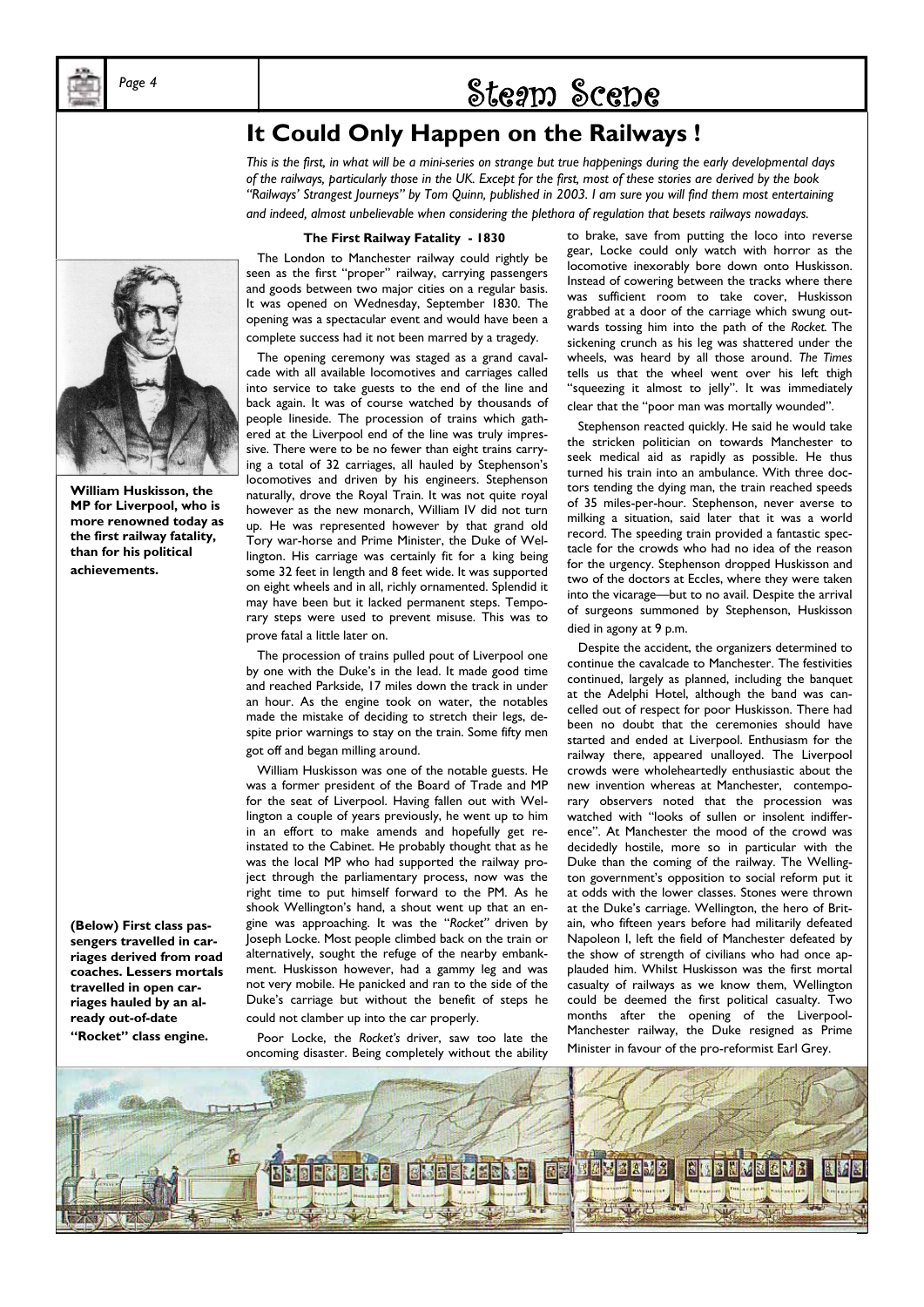### Volume 6, Issue 4 *Page 5*

Ever the conservative and suspicious of the masses, Wellington's experience with the Manchester opening blighted his railway appetite, for he never ventured onto a train again until thirteen years later. He argued that railways would simply "encourage the lower classes to travel about" and that the "roads, improved by the likes of Macadam, would prevail." How true his prophecy.

#### **Cavalier Attitude—England 1839**

For the first twenty years that railway travel was possible, accidents were frequent rather than serious. They were fre-



quent because people treated the railway as if it was a toy or a harmless novelty. They were not always as serious as they were one hundred years later, simply because 20 mph was generally as fast as they could go. Locomotive

engines were looked upon as a kind of fairground attrac-

tion and it was

Reading Between the Lines

**This cartoon was published in 1887 and although not related to this story, illus-**

not until the casualty list began to lengthen, that the

railway staff and the general public learned to treat them with respect and caution. The slogan "Safety First" did not become the watchword for the railways for many years. **trates it none the less.** 

 Every week there could be instances of passengers jumping off trains that were traveling at full speed people who'd known only travel by horse and carriage simply could not imagine that traveling at 20 mph rather than 6 or 7 called for an entirely different attitude.

 Railway records for the 1830's are filled with entries such as the following:

*Injured, jumped out after his hat. Fell of while riding on the side of a wagon. Skull broken while riding on top of a carriage and coming into collision with a bridge. Guard's head struck against a bridge when attempting to move a passenger who had improperly seated himself outside.* 

Of the serious accidents reported to the Board of Trade, writes one authority *" 22 happened to persons who jumped off when the carriages were going at speed, generally after their hats and five persons were run over when lying drunk or asleep upon the line."* 

The cavalier attitude to the dangers of the railway can perhaps best be summed up in the amusing report of what could have been a fatal accident on the Great North Railway. A wealthy landowner who'd decided to take a Sunday afternoon stroll along the railway line in 1839, was hit by a locomotive and hurled down the embankment. On being picked up he simply said; "If I've damaged the engine I'm quite happy to pay for it." !!

#### **Amateurs—1838 Style**

Until appropriate legislation was passed, individuals regularly put their own trains on the railway company tracks if they fancied themselves as train drivers

 In the early and mid 1830's, a certain Dr. Dionysius Lardner had become addicted to doing this. He had his own locomotive engine but nowhere to run it. His solution was to take his partly dismantled engine to the local railway company tracks on the back of several large carts. He and his assistants would then assemble the engine, load it with coal and water then Lardenr would set off down the tracks.

 There was so little traffic in the 1830's that he got away with this dozens of times, despite the fact that the owners of the line were never informed. Then, towards the end of the decade, Lardner came unstuck. It was a bright clear day and he set off in the usual way. He was enjoying himself enormously and had built up a good head of steam when—not realizing that he was actually driving up the "Down" line– he ran into the 8.15 express. The noise of the two engines hitting each other could be heard across the county but by a miracle, no one was killed. Three passengers were slightly injured and both Lardner's engine and the company's train were badly damaged. Lardner, a notorious eccentric, was furious with the company for having their train in the wrong place at the wrong time! Despite the damage he'd caused, Lardner could not be prosecuted. As a result of his actions, a change in the law was deemed necessary and the private use of railway lines came to an end.

#### **ooo0ooo**

#### **The Coal Carriers—1842**

The idea of carrying coal by train once caused consternation, soul searching and heartache for dozens of railway directors. At a meeting in London, on director stood up and shouted, "If we carry coal they'll be asking us to carry dung next!" So in the weeks that led up to the first shipment of coal being moved, one railway company issued strict instructions that the matter was to be treated with the utmost secrecy. If word got out that the railway was carrying coal, the directors believed



felt a trainload of coal had just preceded them down last. that passengers would desert them *en masse*. This bizarre idea was undoubtedly connected to the fact that rail travel was enormously fashionable in its early days and the fashionable traveler at that time, was a rich traveler. There was little profit in carrying 3rd class passengers but huge profits in carrying the wealthy. But would the wealthy travel by train if they the track? The directors thought not. So when that first shipment set off, each wagon was tied down with beautifully coloured tarpaulins, to give the impression that goods of a delicate and refined nature were being carried, rather than big lumps of sooty anthracite!

**(Above) A freight train on the Liverpool and Manchester line passing under the skew bridge near Rainhill. Engineering works such as this bridge were made to** 

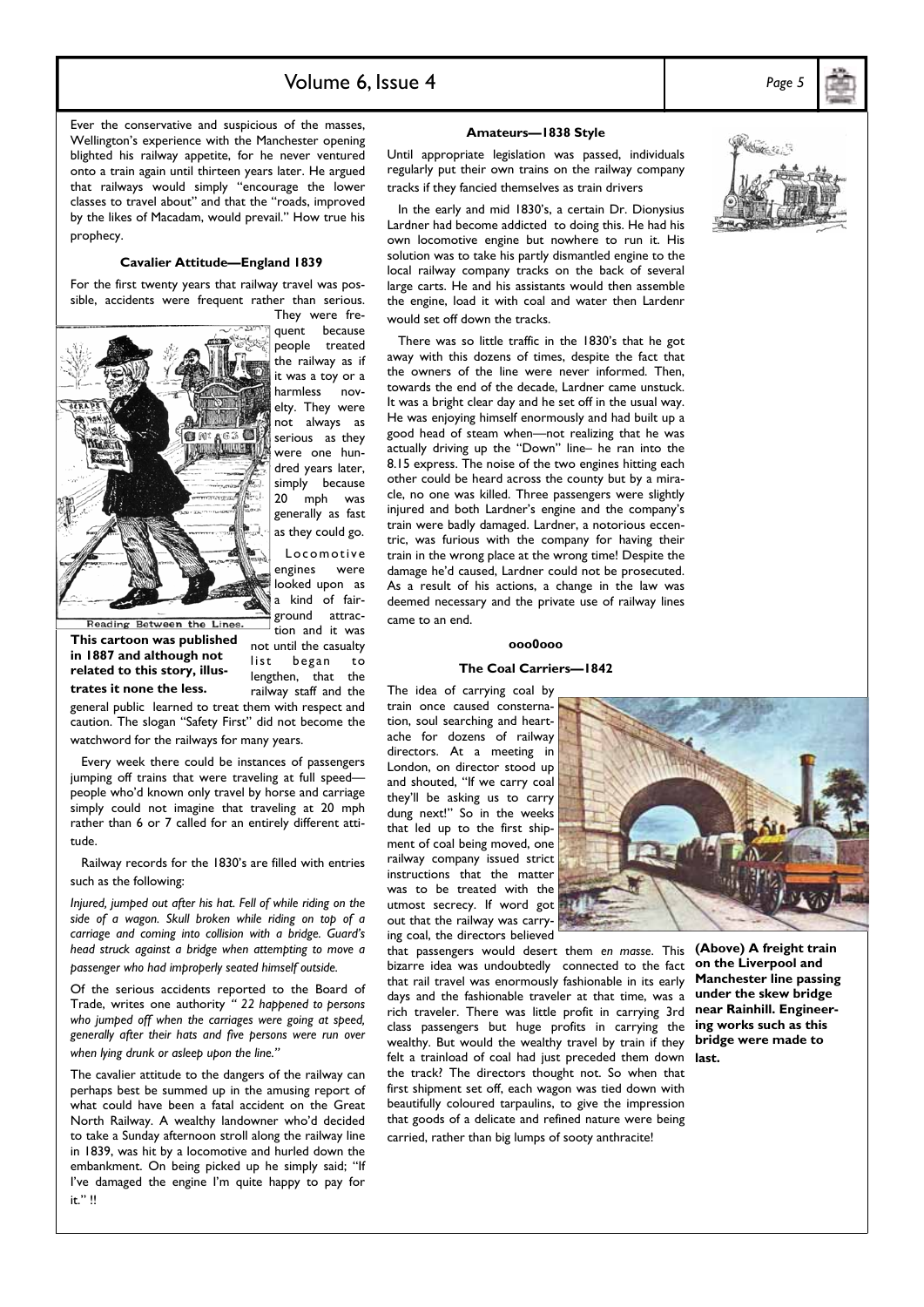# Page 6 **bidge 1 contracts** Steam Scene



### **Rail Safety and Accreditation Notes**

*This section of the newsletter usually resides at the foot of the end page however there is a need to bring Rail Safety Workers and interested members up to date with developments in this area of our operations. Peter Stock, our Operations Manager has compiled the following information.* 

#### **Incident report:**

No reportable incidents. The method for the reporting of incidents recently was amended by ITSRR. New amended reporting forms together with a wall chart defining reportable incidents and necessary responsive action, are displayed and readily accessible in the Operation Room.

#### **Drug and Alcohol Testing:**

The last random drug and alcohol test was undertaken by ITSRR testing officers during November, 2008. All RSW's tested returned a negative result. All VHST Rail Safety Workers are again reminded of their obligations and responsibilities in regard to drugs and alcohol.

**Fatigue management:** 

VHST Rail Safety Workers must be mindful of their obligations and responsibilities in regard to fatigue management both at a personal level and in the observance of fellow RSW's engaged in rail safety work.

It is important that if a RSW feels fatigued to the extent that they are not able to fully and competently carry out their duties, they must advise the Operations Manager or his delegate and not "signon" for their duties, or if on duty, immediately "signoff".

Further, where fatigue symptoms in another RSW are observed whilst they are engaged in rail safety work, the person making the observation must advise the Operations Manager or his delegate and encourage the affected person not to "sign-on" for their duties if they have not already done so, or if on duty, immediately "sign-off".

#### **Safety issues:**

- Check-rails have been installed at the western end of the coal road.
- The method of operation of the valve cock on the water tank has been modified. It is now possible to turn on the water supply for the locomotives from ground level by the use of a chain connecting to the valve cock.
- Train examination procedures are being introduced and have been trialled on recent operating days.
- Introduction of society security locks to replace master depot locks on STARPS operating days and the recording of their placement and removal now included on the Daily Operations Report.

#### **Rail Management System:**

At the last board of directors meeting 30.05.2009 the following statements were mentioned, discussed and/or reaffirmed:

Safety Management System.

- Safety Management policy.
- Risk Management policy.
- Drug and Alcohol policy.
- Fatigue Management policy.

• Key Safety Performance Indicators and Performance Monitoring.

**Toolbox talks nos. 1 and 2:** 

A programme of Toolbox talks has been instituted. The first Talk was held in November last year and another on 04.07.2009.

Subjects discussed included;

- Drug and Alcohol policy.
- Fatigue Management Policy.

• Emergency Response and location of Emergency Assembly Area.

Safety Policy (document issued).

• Introduction of penalty notices on operators and RSW's and on-the-spot fines (documentation posted to all RSW's).

- Risk Register.
- Installation of check-rails on coal road.

• Inspection and Operation of Locomotive and Rolling Stock manual (copies of which were num-bered, signed for by RSW before being distributed to those present).

• Modification to water tank delivery system.

Other matters for future meetings.

It was also resolved that future Toolbox Talks will be held in the morning of the first Saturday of the month, the next meeting set down for 01.08.2009.

#### **Future of the SMS, etc.:**

The society has responded to a letter of survey by ITSRR as to the present documentations relating to its accreditation and the offer for site visit to implement outstanding items. Recently the society handdelivered hard copy comprising over 150 pages to ITSRR (not by email).

The society is waiting for the dates ITSRR will visit Valley Heights to conduct a review of the society documentation relating to its Accreditation to Operate and to assist in the completion of various attendant items.

The 2008 audit is yet to be finalized by ITSRR. The society is awaiting their findings. Meanwhile the 2009 audit is approaching and that audit is due in October!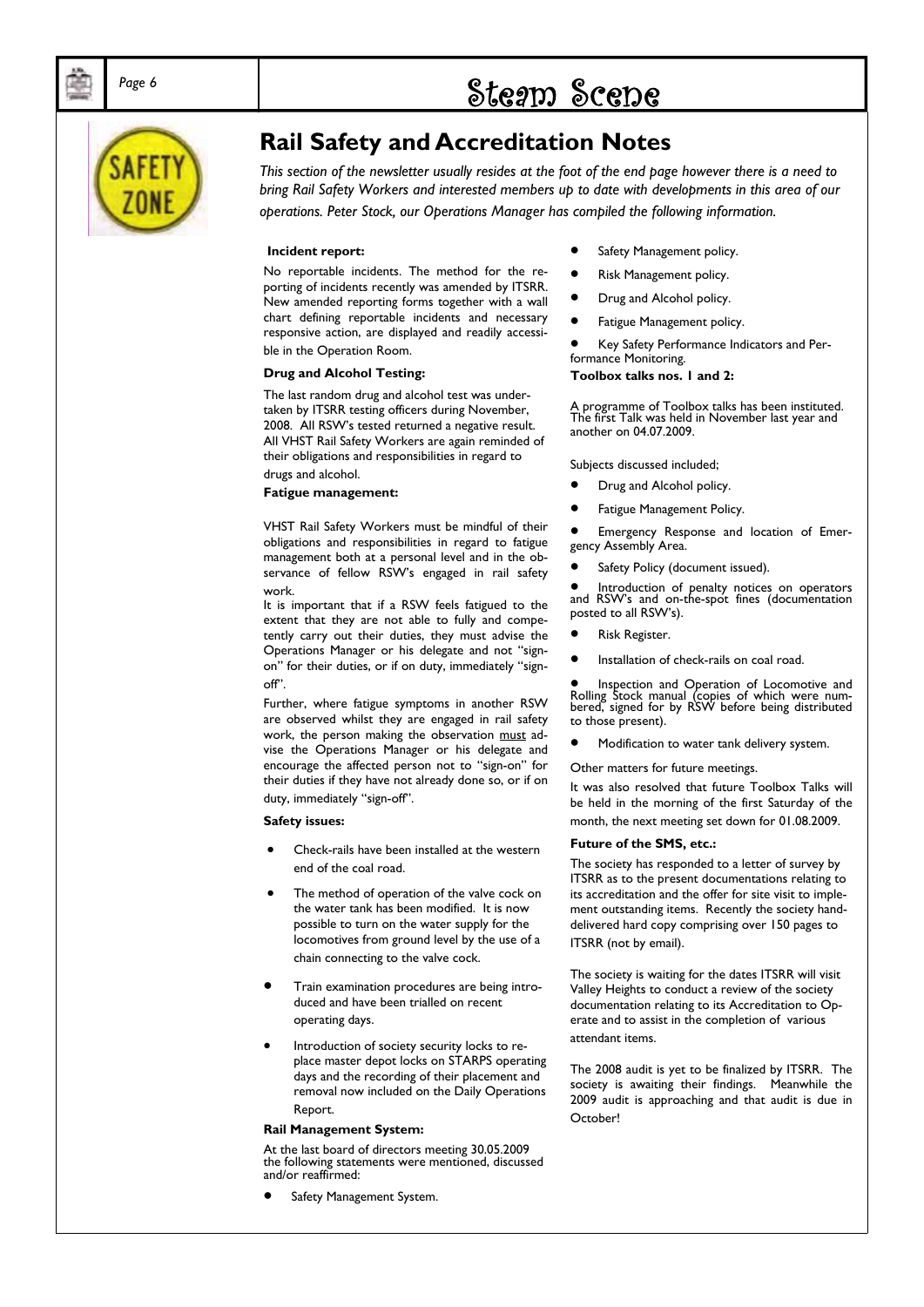### **When "Oils ain't Oils"**

We take electricity for granted nowadays and barely spare a thought for when electricity mains connection did not *exist for many parts of the country, right up until the mid 1950's and indeed beyond. I for one, remember being in the coastal village of Yamba in the late 1940's where there was no electricity connected. I remember many small stations on the North Coast line around that time and well beyond, were illuminated by kerosene lamps. Trains today, are all lit by electricity provided by various means and it seems in the long distant past when trains were lit by a variety of fuel lamps. Strange as it may seem now, it was a quantum leap when kerosene came into vogue on the railways in NSW. Peter Stock has dug up the following story from the "Budget" of October 17, 1893. Consolidated texts are in italics.* 



**A "Barton" burner, commonly known as a "bat-wing" burner today. Why they did not work initially is not mentioned in the "Budget" article.** 

 "Some seven or eight years ago, experiments were made with the Barton Kerosene Burner, with a view to introducing them on the NSW's Railways. From some cause or other, they were not considered successful and the question was allowed to drop until about lune 1892. At this time, instructions were given that an effort must be made to use kerosene in lieu of colza oil. *Colza oil is a vegetable seed based oil from the rape family. It is still used today in some foods.* 

> A tail lamp was received from England which on being tried, was found to go out and smoke very much. About this time the repairs and maintenance of traffic lamps

was placed under the Interlocking Department and to them fell the duty of making a success of burning kerosene in our present lamps.

 A number of experiments have been carried out by the general foreman, Mr. William Thornley. He has clearly proved that not only can the kerosene burner without a chimney, be adapted to signal, side and tail lamps but *by introducing his invented improvement,,* it



**A kero burner assembly from a signal lamp. Was this type of burner Thornley's improve-**

*is not given in the "Budget". Perhaps it was the perforation arrangement as depicted .* 

*M a y b e a n*  "aficionado" *there* might **ment?** 

*enlighten us.)* 

 *Three areas of advantage of kerosene over colza were anticipated.* 

*COST: Traffic Dept. - £1,530 Interlocking and Signals - £1,500 savings Permanent Way Dept. - £57 Tramway Dept. - £200* 

#### *Locomotive Dept. - £1,200*

*A total saving of about £4,487 p.a.* 

*The second advantage was in lamp maintenance and efficiency. An experiment between kerosene and colza fueled lamps resulted in kerosene lamps burning continuously for 100 hours without attention whilst similar colza fueled lamps would not burn for more than four to five hours without attention such as wick trimming.* 

*A third advantage was in consumption. Kerosene lamps burnt with less fuel consumption, generally being more consistent in the rate of burning.* 

It is expected that the whole of the traffic side and tail lamps will be fitted up complete by the end of February next (1894) and the whole of the lamps in twelve months time. By the end of that time, colza oil lamps, so far as the railways are concerned, will be a thing of the past."

 (*Kerosene lamps have now also largely passed into history being largely, collectables. The marker lamps and other lamps used by railways nowadays don't somehow have the character of the old lamps. I remember well the old kerosene porters' lamps, a brace of them lined up on a platform smoking away and wafting that peculiar odor of kerosene about the station area. Somehow, I don't think there will be quite the enthusiasm about LED lamps and the like, by collectors of the future.)* 

#### **ooo0ooo**

 Whilst on the subject of kerosene lamps, it is timely to mention the gifting of two kerosene lamps to the society by member Paul De Vries.

 The two lamps are tramway "break-down" or emergency lamps, having three clear glass sides with the back of the lamp housing a reflector. They are of course kerosene fueled however, the cistern and burner assemblies for each, are missing. This was remedied in one case, by utilizing a cistern/burner assembly from a similar lamp gifted some time ago by Life Member, Frank Moag.

 Paul came across the lamps some years ago at an antiques fair. His eyes nearly fell out of his head when he saw engraved on a worn brass escutcheon on one of the lamps, the number "103A"! Of all such tram lamps that must have been made, by coincidence, here was one that had survived independently of our motor, 103A. The chances of this happening must be astronomical. How they became separated from one another and went their different ways would be interesting to know. We know the history of 103A but the lamp is an unknown story. Judging by the general wear and tear of the lamp, including the brass escutcheon, there is little doubt that it is genuine. The second lamp is in poorer condition and

 With necessary "de-accession " attendant to housing changes, Paul thought the lamps and in particular the 103A lamp, would be better placed with the society and its original motor. The "103A" lamp in particular, is a wonderful addition and the society sincerely thanks you Paul, for making it available to us.

comes from a former Newcastle "LP" tram.

**(Above & below) Two** 

**types of colza oil burners. The wick appears to have a solid core and requires a glass chimney to burn properly.** 



**(Below) The emergency lamp hanging on the end of the motor's apron.**  *(Photo courtesy, Peter Stock.)*